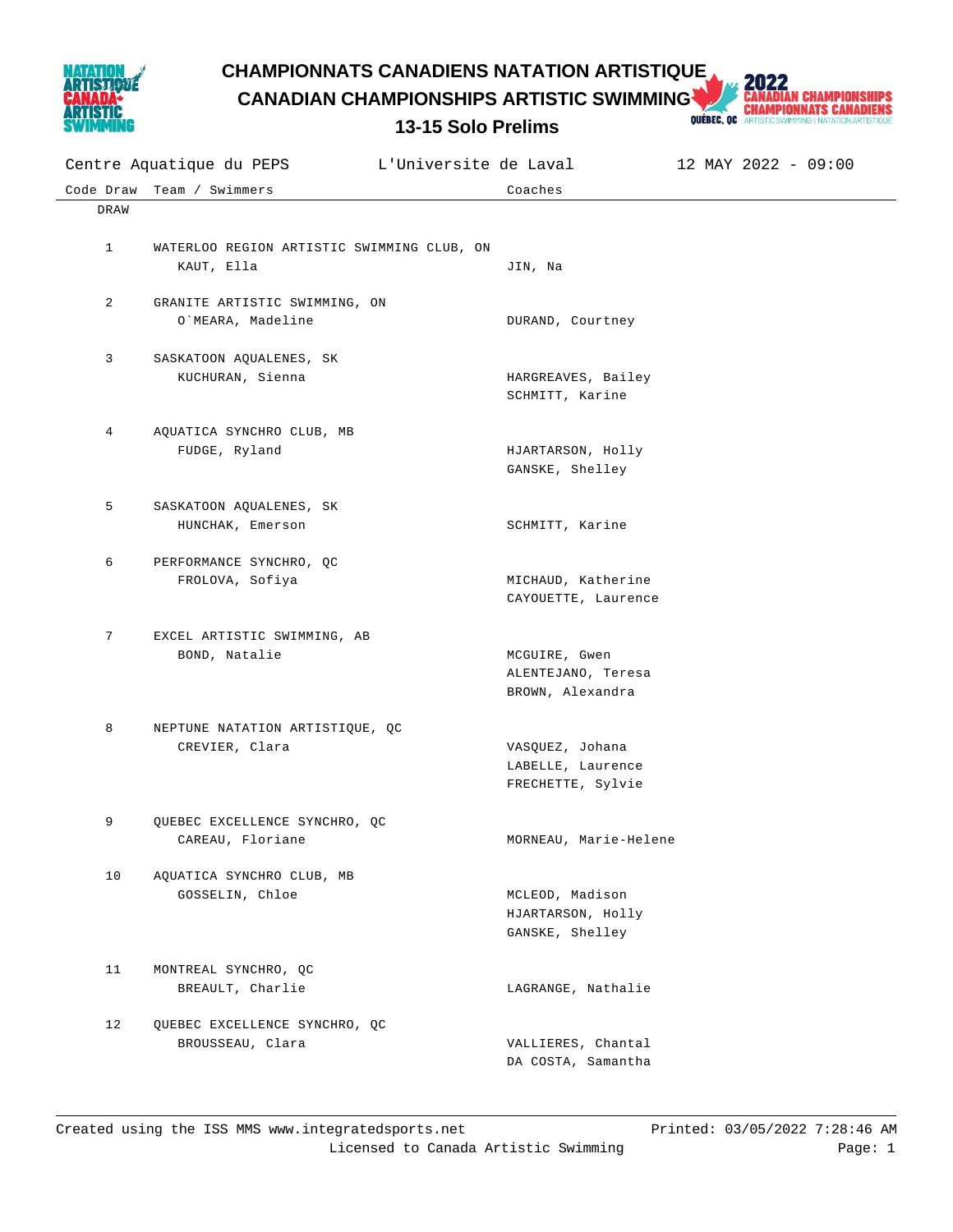

## **CHAMPIONNATS CANADIENS NATATION ARTISTIQUE<br>
CANADIAN CHAMPIONSHIPS ARTISTIC SWIMMING AND CHAMPIONNATS CANADIENS<br>
13-15 Solo Prelims Queens and Championnats Canadiens**

**CANADIAN CHAMPIONSHIPS ARTISTIC SWIMMING** 



|           | Centre Aquatique du PEPS                                        | L'Universite de Laval                       | 12 MAY 2022 - 09:00 |
|-----------|-----------------------------------------------------------------|---------------------------------------------|---------------------|
| Code Draw | Team / Swimmers                                                 | Coaches                                     |                     |
| 13        | CALGARY AQUABELLES, AB<br>RADOM, Simone                         | TREGALE, Jenn                               |                     |
| 14        | GRANITE ARTISTIC SWIMMING, ON<br>FLOOD, Claudia                 | SMITH, Alyssa                               |                     |
| 15        | PACIFIC WAVE SYNCHRO, BC<br>XU, Abereena                        | CHEN, Meng<br>STIRRAT, Katie                |                     |
| 16        | WATERLOO REGION ARTISTIC SWIMMING CLUB, ON<br>PENTILCHUK, Indya | JIN, Na                                     |                     |
| 17        | REMIX ARTISTIC SWIMMING CLUB, ON<br>VERBINSKA, Olena            | WU, Manny<br>KOPTIE, Jennifer               |                     |
| 18        | PERFORMANCE SYNCHRO, QC<br>PARADIS-TREMBLAY, Emmanuelle         | MICHAUD, Katherine<br>CAYOUETTE, Laurence   |                     |
| 19        | SASKATOON AQUALENES, SK<br>FRIESEN, Joley                       | HARGREAVES, Bailey<br>SCHMITT, Karine       |                     |
| 20        | AQUATICA SYNCHRO CLUB, MB<br>PELOQUIN, Jasmine                  | HJARTARSON, Holly<br>GANSKE, Shelley        |                     |
| 21        | EDMONTON AURORA SYNCHRONIZED SWIMMING CLUB, AB<br>LANGE, Vienna | KEENAN, Vanessa                             |                     |
| 22        | QUEBEC EXCELLENCE SYNCHRO, QC<br>DROLET, Emma                   | MORNEAU, Marie-Helene<br>DA COSTA, Samantha |                     |
| 23        | AQUASOULS ARTISTIC SWIMMING, NB<br>MCDONALD-DOIRON, Madison     | BUCHANAN, Genevieve                         |                     |
| 24        | MONTREAL SYNCHRO, QC<br>LABELLE, Lea                            | ELBABA, Salma                               |                     |
| 25        | SYNCHRO PEI CLUB, PE<br>LI, Wenqi                               | MACLEAN, Heather                            |                     |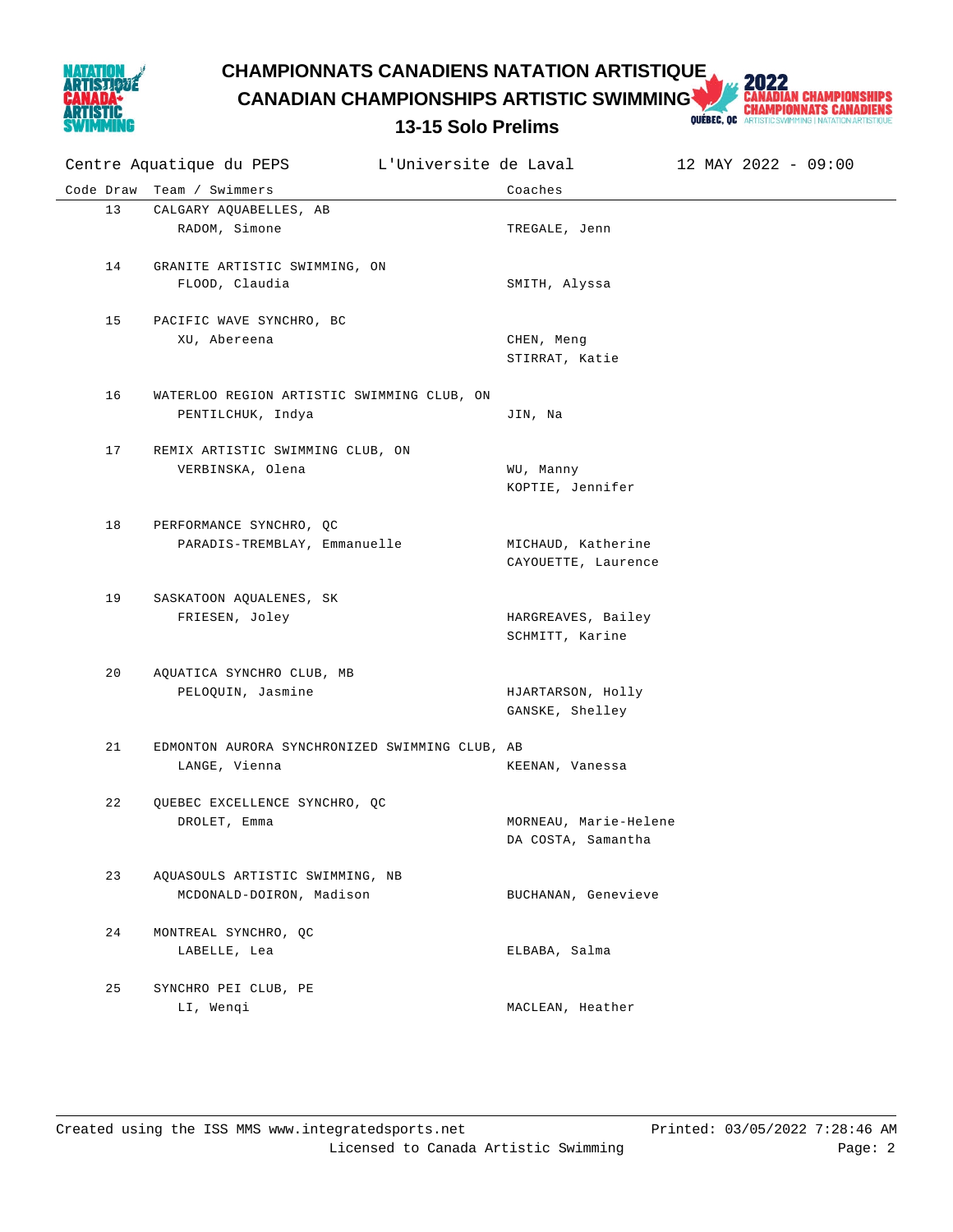

**CHAMPIONNATS CANADIENS NATATION ARTISTIQUE<br>
CANADIAN CHAMPIONSHIPS ARTISTIC SWIMMING AND CHAMPIONNATS CANADIENS<br>
13-15 Solo Prelims Queens and Championnats Canadiens CANADIAN CHAMPIONSHIPS ARTISTIC SWIMMING** 



| Centre Aquatique du PEPS |                                                    | L'Universite de Laval          | 12 MAY 2022 - 09:00 |  |  |
|--------------------------|----------------------------------------------------|--------------------------------|---------------------|--|--|
|                          | Code Draw Team / Swimmers                          | Coaches                        |                     |  |  |
| 26                       | YORK ARTISTIC SWIMMING CLUB, ON                    |                                |                     |  |  |
|                          | MORROW, Rory                                       | STANTON, Debbie                |                     |  |  |
|                          |                                                    | DENSTEDT-BARR, Sydney          |                     |  |  |
|                          |                                                    |                                |                     |  |  |
| 27                       | PACIFIC WAVE SYNCHRO, BC<br>ZHOU, Chiu Tung (lucy) | CHEN, Meng                     |                     |  |  |
|                          |                                                    | STIRRAT, Katie                 |                     |  |  |
|                          |                                                    |                                |                     |  |  |
| 28                       | CAPRICE ARTISTIC SWIMMING, BC                      |                                |                     |  |  |
|                          | PARK, Sol                                          | AREF`YEVA, Alina               |                     |  |  |
|                          |                                                    | SHINDLE, Sidney                |                     |  |  |
|                          |                                                    |                                |                     |  |  |
| 29                       | ATLANTIS SYNCHRO, NS                               |                                |                     |  |  |
|                          | COHEN, Isla                                        | MERRILL , Ally<br>OSLER, Megan |                     |  |  |
|                          |                                                    |                                |                     |  |  |
| 30                       | CLUB AQUATIQUE DE L EST DE MONTREAL, QC            |                                |                     |  |  |
|                          | QUEENTON, Jessianne                                | PREVOST, Robert                |                     |  |  |
|                          |                                                    |                                |                     |  |  |
| 31                       | QUEBEC EXCELLENCE SYNCHRO, QC                      |                                |                     |  |  |
|                          | BUJOLD, Rosemarie                                  | DA COSTA, Samantha             |                     |  |  |
|                          |                                                    | VALLIERES, Chantal             |                     |  |  |
| 32                       | GO CAPITAL ARTISTIC SWIMMING CLUB, ON              |                                |                     |  |  |
|                          | MURPHY, Madison                                    | BEAUREGARD-ROSS, Genevieve     |                     |  |  |
|                          |                                                    |                                |                     |  |  |
| 33                       | CALGARY KILLARNEY ARTISTIC SWIM CLUB, AB           |                                |                     |  |  |
|                          | MCILWAIN, Renee                                    | HINDLE, Laurel                 |                     |  |  |
|                          |                                                    | STRACHAN, Kim                  |                     |  |  |
| 34                       |                                                    |                                |                     |  |  |
|                          | REGINA SYNCHRO, SK<br>NEUFELD, Cadence             | GOOD, Natalie                  |                     |  |  |
|                          |                                                    |                                |                     |  |  |
| 35                       | DOLLARD SYNCHRO, QC                                |                                |                     |  |  |
|                          | SAPPIER, Odessa                                    | PILON, Ariane                  |                     |  |  |
|                          |                                                    |                                |                     |  |  |
| 36                       | YORK ARTISTIC SWIMMING CLUB, ON                    |                                |                     |  |  |
|                          | JEON, Joy                                          | STANTON, Debbie                |                     |  |  |
|                          |                                                    | DENSTEDT-BARR, Sydney          |                     |  |  |
| 37                       | DOLLARD SYNCHRO, QC                                |                                |                     |  |  |
|                          | LEFEBVRE, Cassandra                                | PICHE, Lyne                    |                     |  |  |
|                          |                                                    | PILON, Ariane                  |                     |  |  |
|                          |                                                    |                                |                     |  |  |
| 38                       | CALGARY AQUABELLES, AB                             |                                |                     |  |  |
|                          | LECOQ, Emilie                                      | TREGALE, Jenn                  |                     |  |  |
|                          |                                                    | LAW, Breanne                   |                     |  |  |